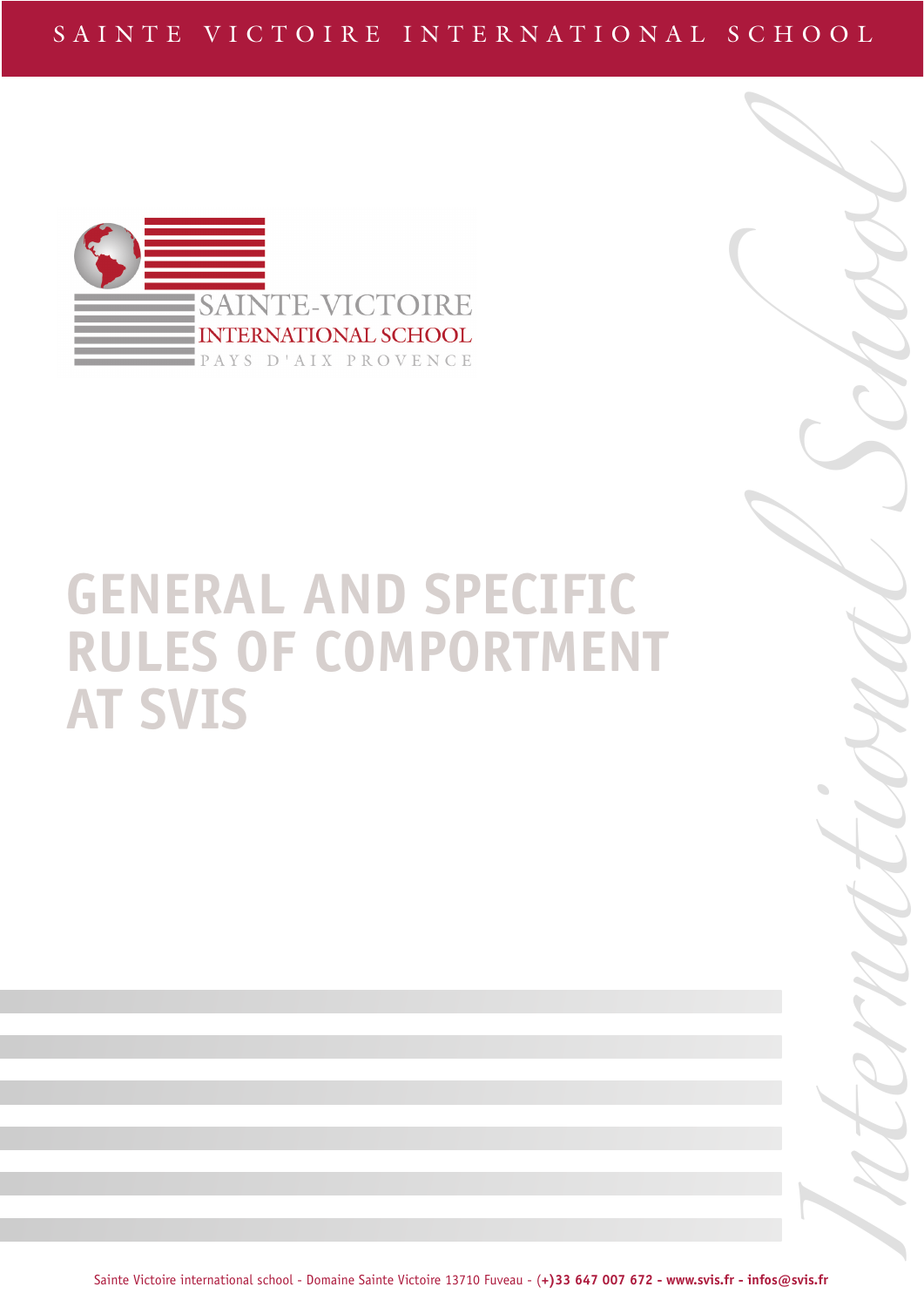# **A - GENERAL PRINCIPLES OF THE PEDAGOGIC PROGRAMME AT SVIS**

Thanks to its modest size, SAINTE VICTOIRE INTERNATIONAL SCHOOL has selected to place the student at the heart of its programme.

The institute's educational team is formed of professionals who are committed to offer every child the best conditions of a perfectly balanced staff in order to create at their school the will to progress towards self-reliance.

The educational staff's objective is not only to prepare the student for secondary and higher studies; it is also to mould responsible and independent adults open to the world and its cultures. In a sense, all of the activities, whether pedagogic, methodological, sport, or cultural, allow the attaining of this objective. This approach calls for the integration within the institution of the classroom and life in order to give a solid meaning to the learning experience.

#### **Toward promoting this end, SVIS relies on three pillars:**

**A/1**

- A balanced course alternating academic instruction, sports, and artistic and cultural activities.
- An SVIS frame of mind founded on respect for the individuality of each and an openness to the world.
- An exceptional environment at the heart of a physical setting facing Mount Sainte Victoire and surrounded by an 18-hole golf course.

### **In order to allow the realisation of their full potential, the students are encouraged to develop the following values:**

- To be responsible for their actions and to assume the consequences for decisions they have taken during their stay at SVIS.
- To respect themselves, their classmates and their instructors.
- To be ambitious in setting their academic objectives and in acquiring the means of attaining them.
- To be courageous in their efforts thus allowing them to realise their goals whether they be in the academic, sport, or artistic domain.

Thus, in order to be able to attain these objectives, the pedagogic staff at SVIS has instituted certain rules of conduct that are both indispensible and imperative. Each student formally commits him/herself to respect them. Every family is informed of them and pledges that the children they entrust to SVIS will respect these rules.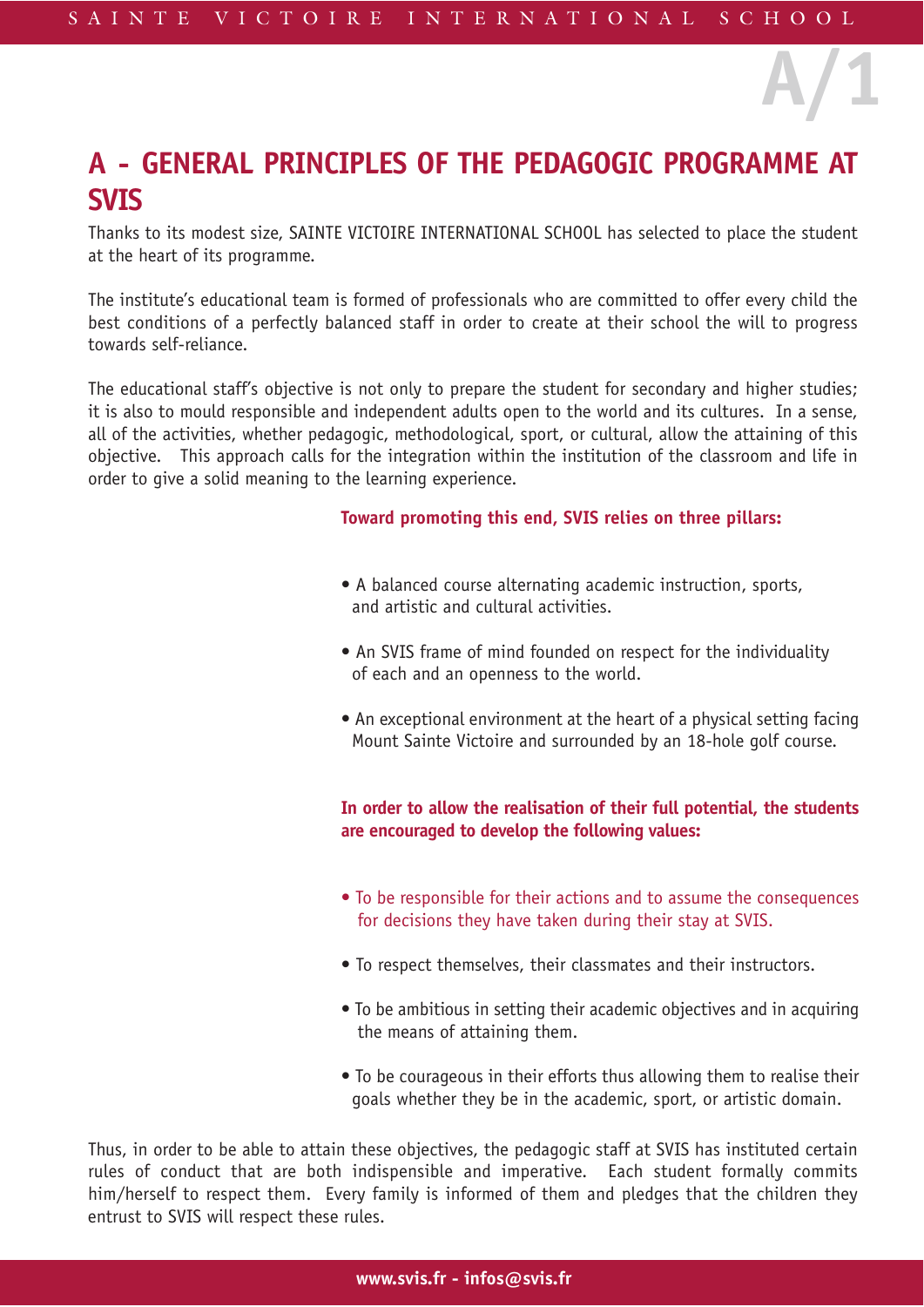**B/2**

# **B - THE RULES OF CONDUCT AT SVIS**

### **Drugs**

The same applies for such consumption during the weekends and school vacations spent off-campus. Ongoing and unannounced inspections will be performed to which the students are obliged to submit themselves.

Any attempt at fraud or a refusal to submit to such inspection will be considered as an admission of guilt. Any infraction of this rule will be considered a very serious offense that will result in a summoning before the disciplinary council empowered to issue a temporary or permanent expulsion from the institution.

# **Alcohol**

The possession and consumption of alcohol of any nature whatsoever is strictly forbidden at SVIS. Unannounced inspections will be performed in the form of the searching of personal effects to which students are obliged to submit.

Any infraction of this rule will be considered a very serious offense that will result in a summoning before the disciplinary council empowered to issue a temporary or permanent expulsion from the institution.

# **Medications**

The taking of medications at SVIS is authorised through the exclusive holders of parental authority over the student concerned.

Such holders must present to the director a copy of the prescription determining the treatment followed. Any holder of parental authority concerned must inform the director of SVIS if a specific regimen must be followed by the instruction staff at the school: food allergy, specific disorders, particular contraindications.

# **Public display of religious or philosophical belief**

Public display of adherence to any particular religious or philosophical belief is tolerated to the extent that it does not disturb the proper functioning of the school.

Such displays must be consistent with the mutual respect that students at SVIS afford each other.

# **Tobacco use**

In accordance with French law, SVIS is an entirely smoke free institution. As a consequence, students are not permitted to smoke or possess cigarettes, smoking tobacco, or tobacco of any type.

Any student caught smoking or in the possession of tobacco or even in the company of smokers will be punished in the following manner:

- 1st time: confiscation of the cigarettes and verbal warning
- 2nd time: confiscation of the cigarettes and assignment of community service work
- 3rd time: confiscation of the cigarettes and a summoning before the disciplinary council empowered to decide on the temporary or permanent expulsion of the student.

For boarding students: Smoking within the residence hall space is a very serious infraction. Any student smoking within the residence hall commits a very serious offense that will result in a summoning before the disciplinary council empowered to issue a temporary or permanent expulsion from the institution.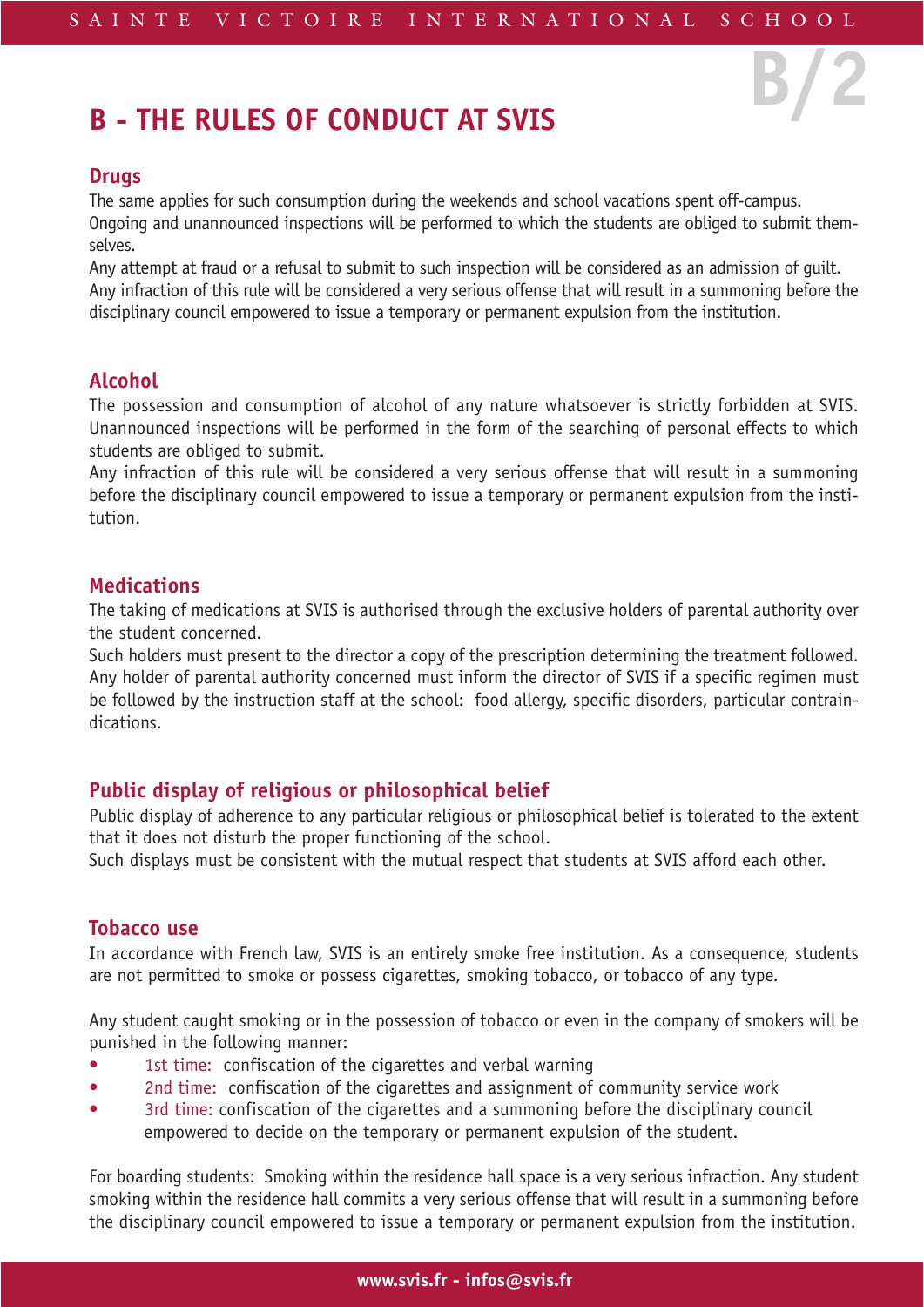#### **Honesty**

Honesty is an essential rule at both SVIS and in community life generally. Consequently, lying, cheating, theft (including unauthorised borrowing) and fraud are comportments that are heavily punished.

**B/3**

Any infraction of this rule will be considered a very serious offense that will result in a summoning before the disciplinary council empowered to issue a temporary or permanent expulsion from the institution.

#### **Courtesy and respect**

Self-respect as well as respect for one's fellow students, instructors and the entire staff at SVIS is essential.

Thus, the choice of both words and the tone used by students should be thought out carefully with respect to this rule.

In a similar fashion, a strong sense of fellowship should prevail among the students. Lastly, neglectful behaviour will be considered as an act in breach of the rules of courtesy and respect.

Any breach of this rule is likely to lead to disciplinary action in the form of community service. Furthermore, any act involving violence or harassment, whatever its form, is not tolerated at SVIS.

Any infraction of this rule will be considered a very serious offense that will result in a summoning before the disciplinary council empowered to issue a temporary or permanent expulsion from the institution.

#### **Bicycles, scooters and other vehicles**

The use of bicycles is limited to accompanied trips within the property. At any other time, the use of bicycles is forbidden on campus and on golf course paths.

The use of scooters and skateboards will be restricted exclusively to the recreation court area.

Any infraction of this rule will lead to the immediate confiscation of the vehicle for the remainder of the week.

A second infraction will lead to the confiscation of the vehicle for 15 days.

A third infraction will lead to a total prohibition for the rest of the month in progress with the possibility of a longer prohibition being put in effect.

#### **Punctuality**

A respect for punctuality is essential. All tardiness should be the exception. As an act of respect and courtesy for you instructor and fellow students, the student will see to arriving sufficiently early before the start of class. In the case of lateness of more than five minutes, the student will not be admitted directly to class. He or she must present him/herself to the superior then in charge who will provide an authorisation to enter the classroom and then accompany the student there. The student will see to becoming up-to-date with his/her class and personal work. Too frequent tardinesses will lead to a parental conference with the director.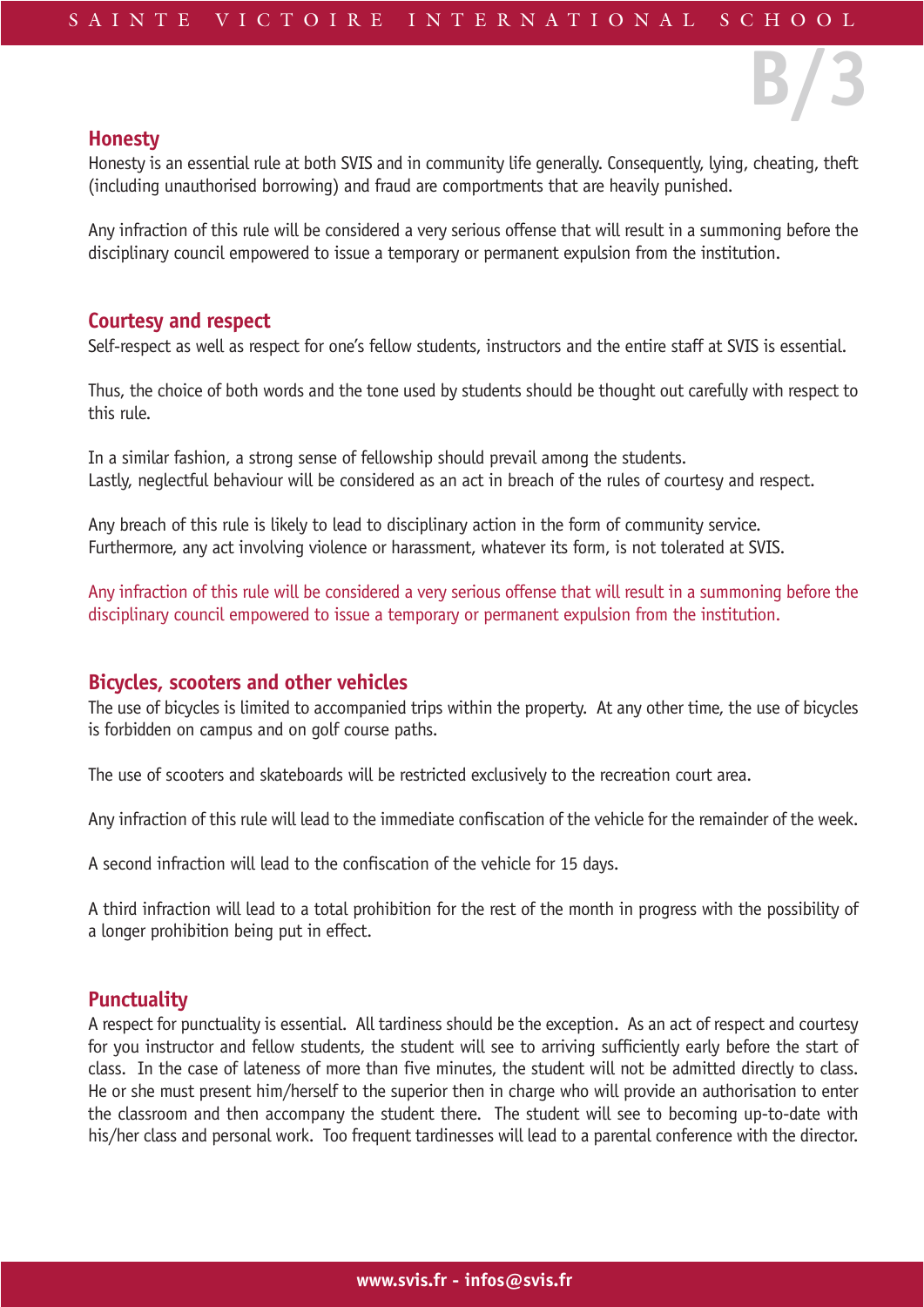### **Diligence**

Classes are not optional. All classes held at SVIS are obligatory and any departure of any nature from the schedule will not be permitted (except in case of illness or absence duly excused by the parents or the legal representatives of the student.).

**B/4**

Such is equally the case for the defined options at the beginning of the academic year, in particular with regard to instruction in foreign languages, sports or artistic activities. Once a choice is made, the student is committed to follow the chosen instruction for the entire academic year.

If the student wishes a change in the year's coursework, he/she must inform the director who will raise with the student and his/her parents the opportunity to accede to the student's request. Such potential change cannot take place until the end of the trimester in progress.

Diligence to coursework is essential for the proper formation of the student. It looks to inculcate in the student a taste for effort and perseverance, without which nothing is possible.

#### **Homework and exams**

Every homework assignment given must be turned in on time. The time period may be reasonably prolonged at the discretion of each instructor and for valid reasons.

Homework turned in late affects the grade given for such effort on the students' grade report.

#### **Jewellery, objects of value**

Jewellery and objects of value should not be brought to SVIS. Watches should be of a lesser value. SVIS takes no responsibility in the case of the loss of jewellery or objects of value.

#### **Personal relations between boys and girls**

Boys and girls should practice a certain discretion in the expression of their mutual feelings. Access to each other's room is reciprocally forbidden for both boys and girls. Any violation of this rule is a serious offense.

#### **Uniform, dress**

Students should dress with care. The wearing of a uniform is obligatory at SVIS from 8:00 to 18:00 hours. Outside these hours, clean and casual attire is allowed.

The uniform must be worn daily and be adapted to weather conditions and practical activities.

The bottom is composed from a choice of the following:

For boys:

- jeans
- linen trousers
- Bermuda shorts

For girls:

- *jeans*
- a skirt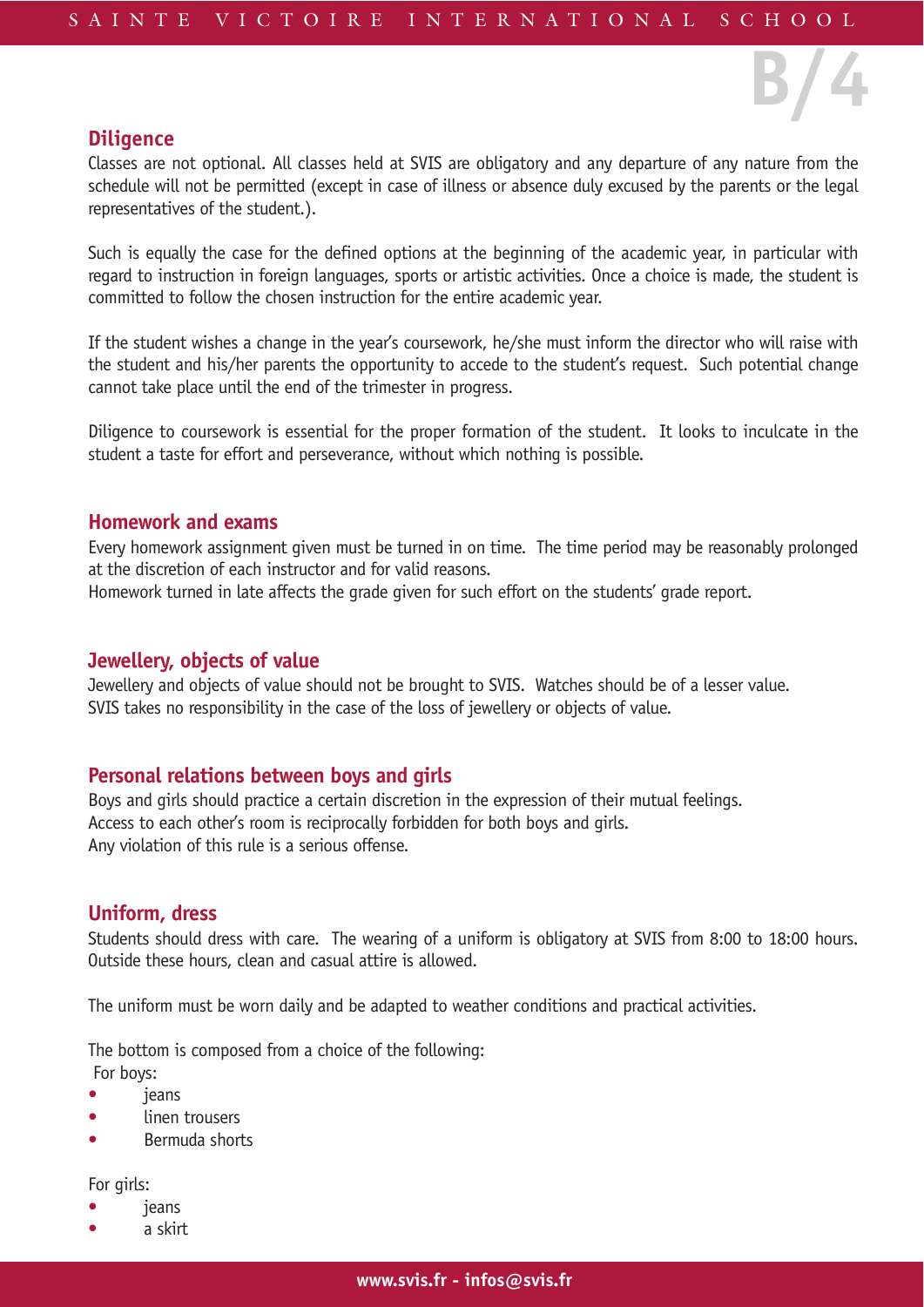**B/5**

### **Haircuts, piercings**

Hair shaved to less than 1 centimetre is forbidden.

Piercings are forbidden at SVIS; they should be removed before arriving at the institution, the one exception being made for earrings.

# **Peace and quiet, respect for others**

#### Sound devices

The sound volume of musical devices must be at a reasonable level. In no case should it disturb the other students. It should not be audible outside of the room occupied by the student listening to it.

The use of headphones is forbidden during classes.

Any infraction of this rule will lead to the confiscation of the apparatus.

#### Portable telephones

The use of portable telephones must not disturb the proper functioning of the school or be for purposes contrary to the dignity of other students.

The use of portable telephones is totally forbidden during classes, study sessions or meals. They should either be turned off or put in silent mode.

Any infraction of this rule will lead to the confiscation of the apparatus.

#### Classrooms and study halls

Classrooms and study halls are places where quiet should reign for the purpose of permitting concentrated and effective work.

Neither drink nor food, with the exception of water, may be taken into the classrooms or study halls.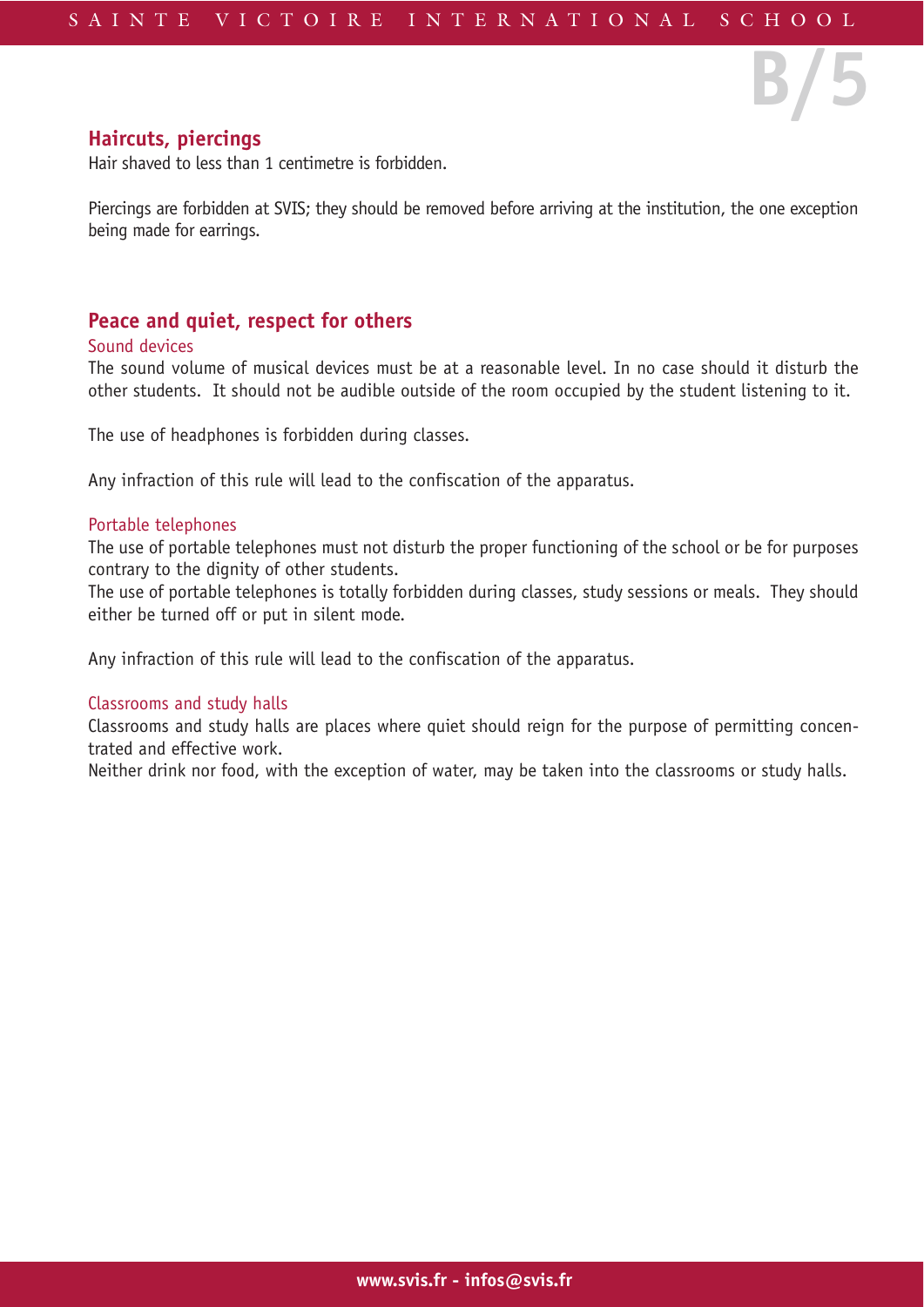**C/6**

# **C - RULES OF CONDUCT FOR BOARDING**

Boarding rules must be strictly respected for the safety and well being of all.

An inventory of room fixtures will be drawn up upon the entry of students into their rooms. At the end of the school year, a departure inspection will equally be performed. Students will be billed for all damages incurred. A security deposit of 1,000 Euros per student will be required at the beginning of the year. It will be returned at the school year's end, deductions made for any damage that may be observed at the time of the departure inspection.

#### **Room upkeep**

- Rooms must be properly aired out and ordered in the morning before attending breakfast.
- Clothing must be properly arranged within the armoires.
- Beds must be made.
- Bureaus must be orderly.

# **Hygiene**

Students must take at least one shower per day. Boys must shave every morning. Wearing a beard is permitted if it is trimmed and well kept.

# **Bedtime**

After the official bedtime hour, boarding students are formally prohibited from leaving campus buildings. Any infraction of this rule will be considered a very serious offense that will result in a summoning before the disciplinary council empowered to issue a temporary or permanent expulsion from the institution.

### **Comportment**

The comportment of residents is evaluated according to grades spanning from A to E, A being the best and E being the poorest.

Grade A, excellent: the student who exhibits irreproachable comportment in all circumstances. He/she helps others regularly and spontaneously. He/she contributes to a good atmosphere at the school. The upkeep of his/her room is always impeccable.

Grade B, very good: the student who exhibits the same qualities defined above but less regularly.

Grade C, satisfactory: the student who performs what is expected of him/her without additional effort. Such conduct and comportment are satisfactory.

Grade D, at times insufficient: the student who does not always have a satisfactory attitude and exhibits certain of the shortcomings described below that characterise a student to whom will be awarded an E grade.

Grade E, always insufficient: the student who fails to satisfy acceptable comportment criteria: disrespectful comportment creating an unhealthy, dishonest, lazy or aggressive atmosphere. The condition of his/her room consistently falls short of desirable.

Grade E necessarily implies disciplinary action, specifically in the form of community service work.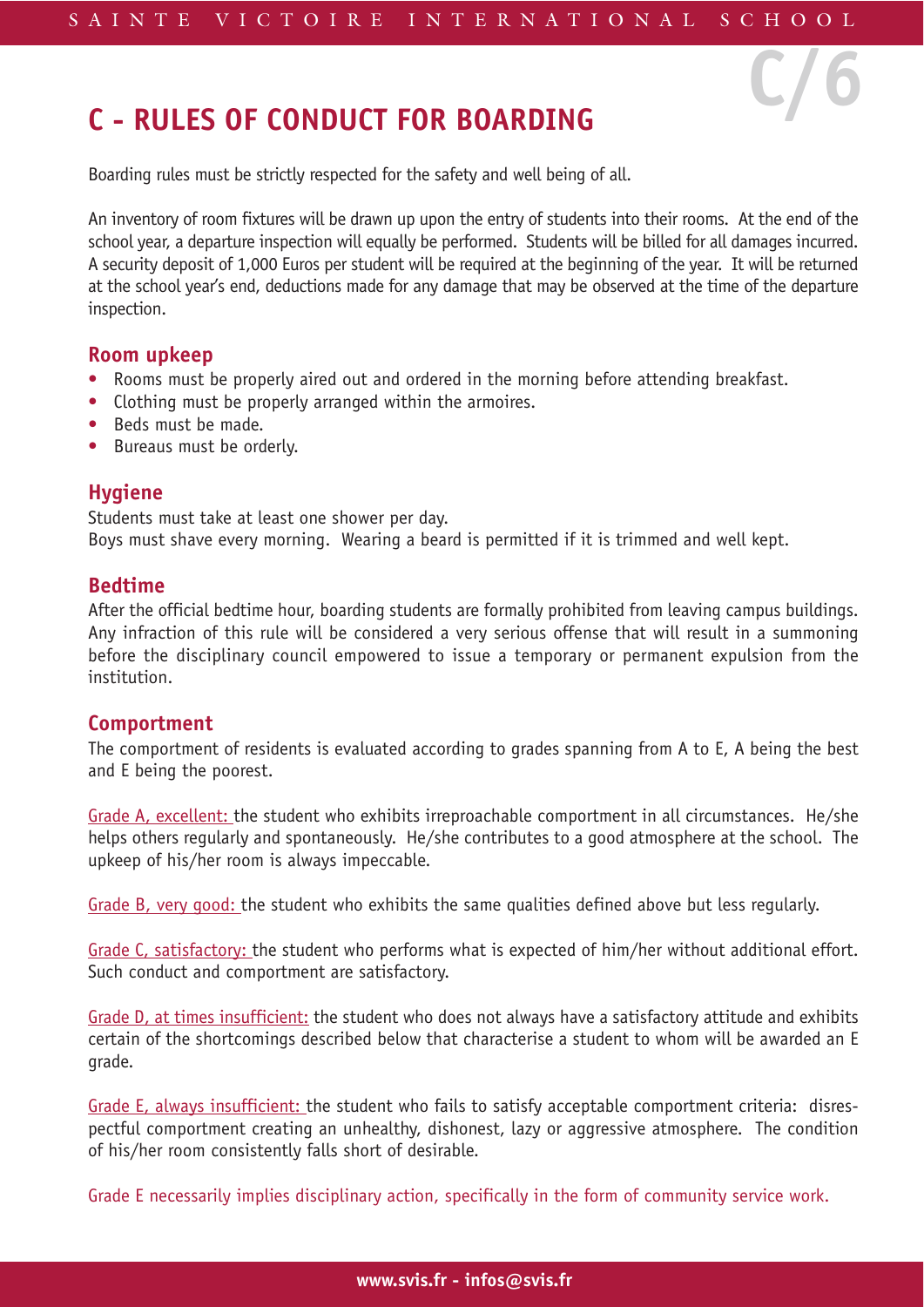#### **Weekend trips**

All weekend trips are subject to the prior authorisation of the director. The aforementioned may prevent such for any reason that is considered sound, including for reasons of disciplinary action.

**C/7**

**D/7**

For the purpose of organising departures and arrivals, all requests for weekend trips must be made no later than 18:00 hours on Wednesdays.

Departures and arrivals via airports and train stations. Parents must advise the school by email at least 48 hours in advance of their children's travel schedules as well as of any modifications that may intervene.

Lacking such, we cannot guarantee the proper transporting of the student. The school will not be held responsible in such case.

# **D - DISCIPLINARY CODE**

All infractions of the aforementioned rules will lead to disciplinary action. Such infractions are classified in three categories:

- VERY SERIOUS OFFENSES: the possession or consumption of drugs or alcohol. Such offenses will result in a summoning before the disciplinary council empowered to issue a temporary or permanent expulsion from the institution.
- SERIOUS OFFENSES: poor academic results, cheating, theft, the possession or consumption of tobacco. Such offenses will result in a summoning before the disciplinary council empowered to issue a first time warning, then upon a second instance the threat of removal, and finally upon the third instance a temporary or permanent expulsion from the institution.
- SIMPLE OFFENSES: offenses of little gravity, these directly involve the instructors or the residence hall superiors. Such are, nevertheless, brought to the attention of the director.

All offenses will be recorded in the student's personal records.

# **Disciplinary action**

- Community service work: cleaning or grounds keeping on the campus.
- Additional work: performance of additional academic work. The instructor will assign additional work to be performed within a specified time period. Such work will be graded by the instructor.
- Restriction to campus: weekend consignment, inability to participate in trips planned by the school.
- Room restriction (isolation): the student punished in this manner must remain within his/her room and perform there his/her academic work. No form of exit will be authorized except for meals and/or sports practice according to the nature of the disciplinary action issued.
- Expulsion from a class: if a student is expelled from a class, he/she must immediately advise the director. The student must report to the director's office and wait there in silence to be received.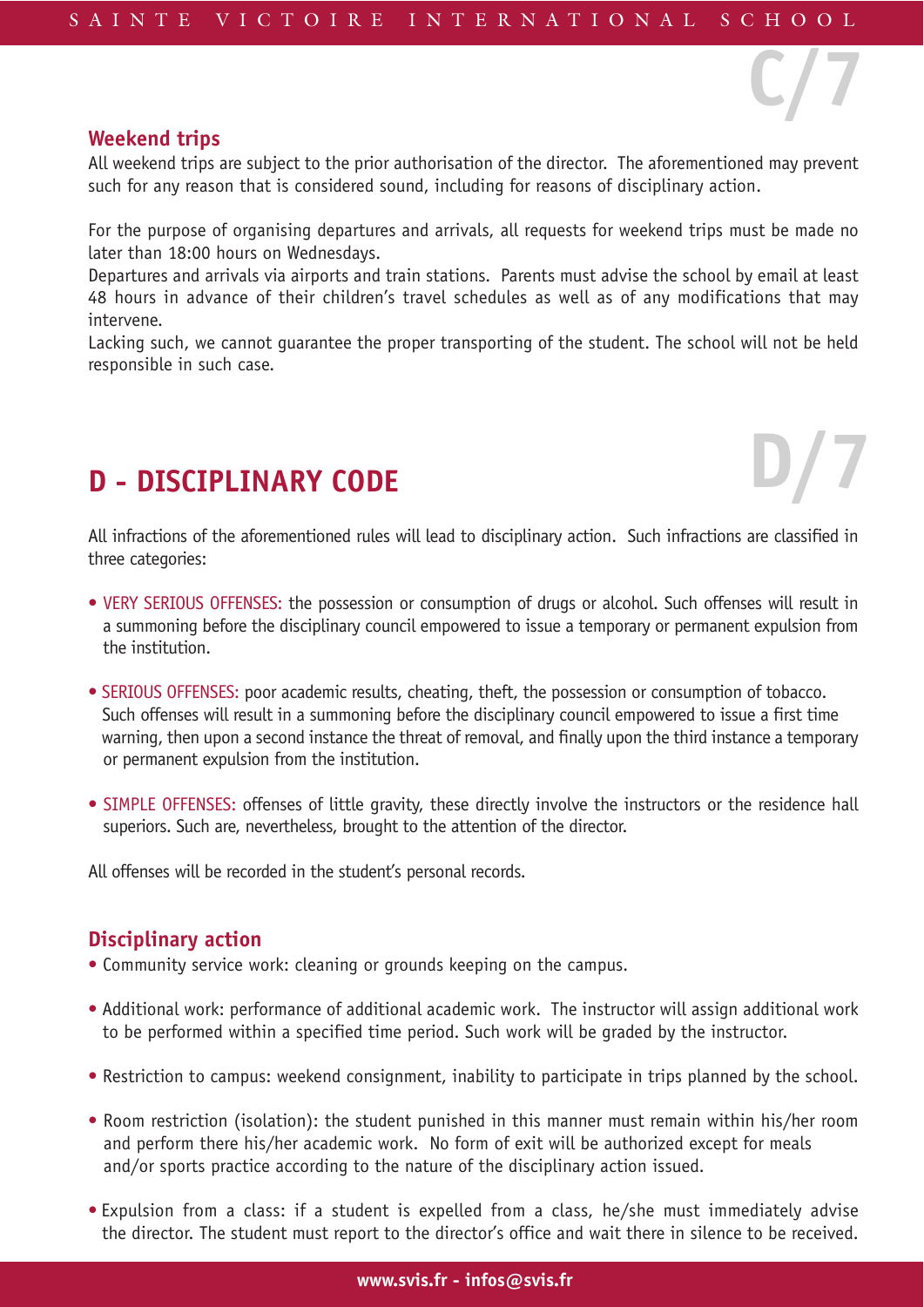**E/8**

# **E - APPLICATION OF RULES BY THE INSTRUCTORS**

The educational principles expressed within this document are considered to be essential for SVIS.

The instructors are thus required to respect and ensure that others respect in their entirety the various dispositions foreseen within this regulation in close collaborator with the director's office. The instructors will recognize these rules as an essential pedagogic and educational tool.

The instructors will observe the greatest moral and ethical rigor in the exercise of their functions. They will abstain from all forms of familiarity with or the exercise of excess authority over the students. They will provide at every instance the example of civility, order, propriety, restraint, and exactitude. They will treat the students with courtesy and respect. Any coarse, humiliating, threatening or intimidating behaviour on the part of an instructor is absolutely forbidden and constitutes **a serious professional offense.**

The instructors will take roll at each class, making note of the presence of students and informing the director of all absences. Each absence will be noted on the grade sheet for its respective trimester.

The instructors will start their classes exactly on time and finish exactly at the time specified, never in advance.

The instructors will punish students for tardiness.

The instructors will forbid portable telephones in the classroom.

The instructors will monitor the behaviour of the students from the beginning of each class and at the end make sure that they have left the room in proper order (paper picked up, tables neat, windows and doors closed, and lights turned off).

The instructors will make sure that the attention of the students is sustained and that they are taking notes. They will prohibit unduly nonchalant attitudes (students lying down on their desks, feet on tables, lax attitudes).

The instructors will return all homework assignments, including additional assignments, within a reasonable time period.

Such time period should not exceed a week.

They will commit themselves to providing all necessary explanations for understanding the grade given and provide the keys that assure the student's progress.

The instructors are solely responsible for the application of the school's rules. They must not remain passive before any act of indiscipline, no matter how small the issue may be.

The current provisions are not capable of covering all situations.

A certain discernment is thus necessary to assess new situations and apply thereto the proper disciplinary action.